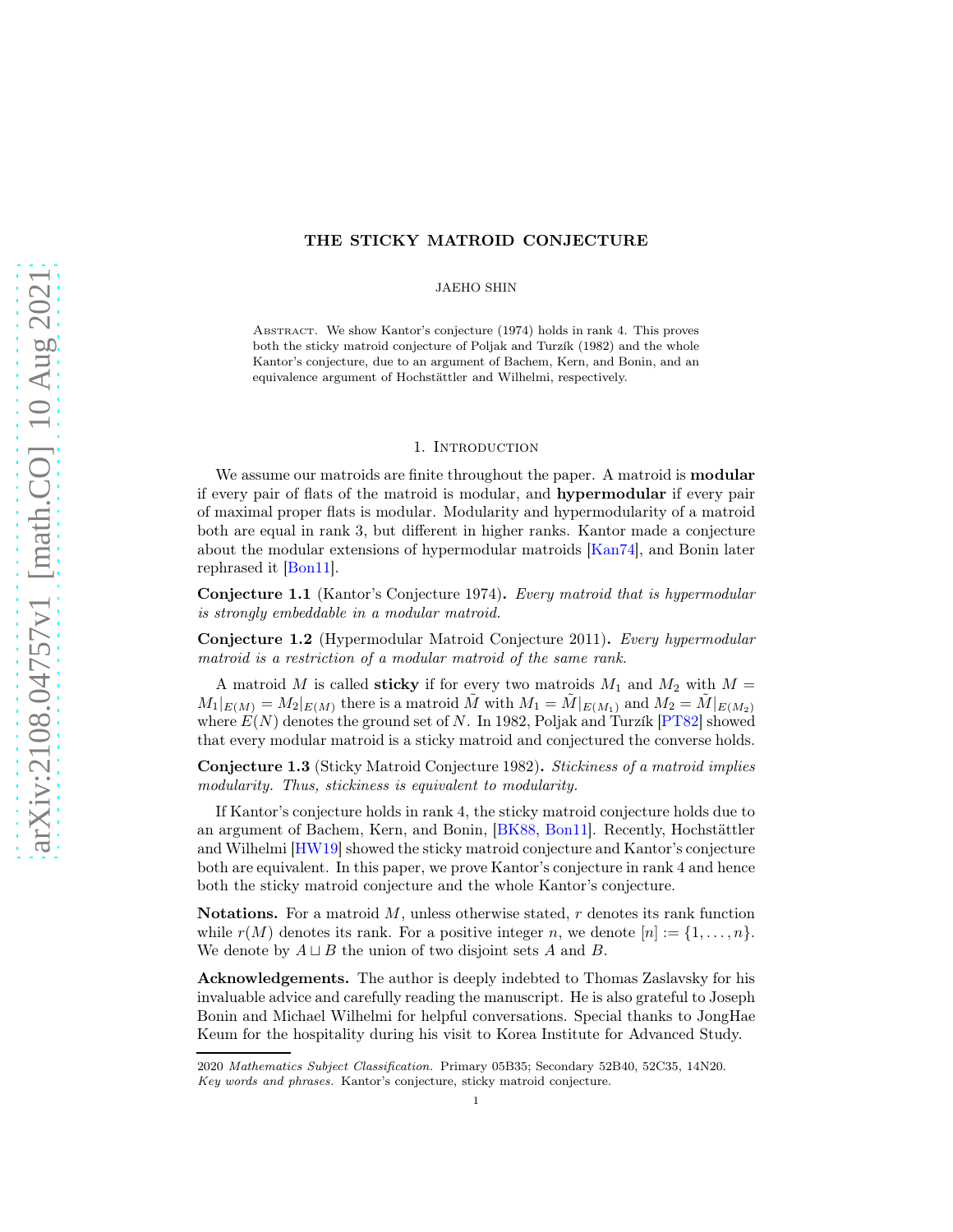### <span id="page-1-6"></span> $\,$  2  $\,$   $\,$  JAEHO SHIN

### 2. Preliminaries

The following proposition describes the collection  $\mathcal{L}(M)$  of flats of a matroid M which is also called the (geometric) lattice of M.

**Proposition 2.1.** A subcollection A of the power set of a (finite) set S with  $S \in \mathcal{A}$ is the lattice of a matroid on S if and only if it satisfies the following axioms.

- <span id="page-1-0"></span> $(F1)$  For  $F, L \in \mathcal{A}$ , one has  $F \cap L \in \mathcal{A}$ .
- (F2) For  $L \in \mathcal{A}$  and  $s \in S L$ , the smallest member F of  $\mathcal{A}$  containing  $L \cup \{s\}$ covers L, that is, there is no member of A between F and L.

<span id="page-1-4"></span>The condition  $(F2)$  can be replaced with

(F2') If  $L \in \mathcal{A}$  and  $A_1, \ldots, A_n$  are all minimal members of  $\mathcal{A}$  that properly contain L, then  $A_1 - L, \ldots, A_n - L$  partition  $S - L$ .

**Definition 2.2.** Let M be a matroid on  $E(M) = S$ . For a pair  $\{X, Y\}$  of subsets of S, we always have  $r(X)+r(Y)-r(X\cup Y)-r(X\cap Y) \geq 0$ , called the submodularity of rank function r. The nonnegative integer on the left is called the **modular defect** of  $\{X, Y\}$ , and  $\{X, Y\}$  is called a **modular pair** if its modular defect is 0. Unless otherwise specified, a (non-)modular pair means a (non-)modular pair of flats. The modular defect of  $M$  is the sum of modular defects of all pairs of flats.

**Example 2.3.** For every flat F, both  $\{F, S\}$  and  $\{F, \overline{\emptyset}\}$  are modular pairs where  $\overline{\emptyset} = \overline{\emptyset}_M$  denotes the set of all rank-0 elements (loops) of M, which is a flat of rank 0. Every pair  $\{F, L\}$  of flats with  $L \subseteq F$  is modular.

**Definition 2.4.** A flat F is called **modular** if  $\{F, L\}$  for all flats L is modular. The matroid M is called **modular** if every flat is modular.

**Example 2.5.** S and  $\overline{\emptyset}$  are modular flats. Every rank-1 flat is modular.

**Definition 2.6.** For a matroid M on S, we define the **corank** of a subset  $X \subseteq S$ to be  $r(M) - r(X)$ .

**Definition 2.7.** Let M be a matroid of rank  $>$  3. If every pair of corank-1 flats is modular, we say that  $M$  is hypermodular.

Hypermodularity is preserved under contraction.

<span id="page-1-5"></span>**Proposition 2.8.** Let M be a hypermodular matroid of rank  $\geq$  3, and F a flat of corank  $\geq 3$ . Then,  $M/F$  is also a hypermodular matroid.

A computation shows the following.

<span id="page-1-2"></span>**Proposition 2.9.** Let M be a loopless rank-4 hypermodular matroid, and  $\{F, L\}$  a pair of flats with  $r(F) \ge r(L)$ . Then,  $\{F, L\}$  is non-modular if and only if  $F \cap L = \emptyset$ and either  $r(F) = 3$  and  $r(L) = 2$ , or  $r(F) = r(L) = 2$  and  $r(F \cup L) = 3$ .

<span id="page-1-1"></span>**Proposition 2.10** ([\[Shi20\]](#page-10-5)). Let M be a loopless rank-4 hypermodular matroid. Then, M is modular if and only if there are no two disjoint flats of rank 3 and 2, if and only if no rank-3 flat contains two disjoint rank-2 flats.

The above propositions suggest what to do for the modular extensions of rank-4 hypermodular matroids: reduce the number of the mentioned non-modular pairs. We finish this section with the following weakening of Lemma 3.5 of  $\left[\text{Shi20}\right]$ .

<span id="page-1-3"></span>Lemma 2.11. Let M be a rank-4 loopless hypermodular but non-modular matroid. Let F and L be disjoint flats of rank 3 and 2, respectively, and  $A_1, \ldots, A_n$  all rank-3 flats containing L. Then,  $n \geq 3$ .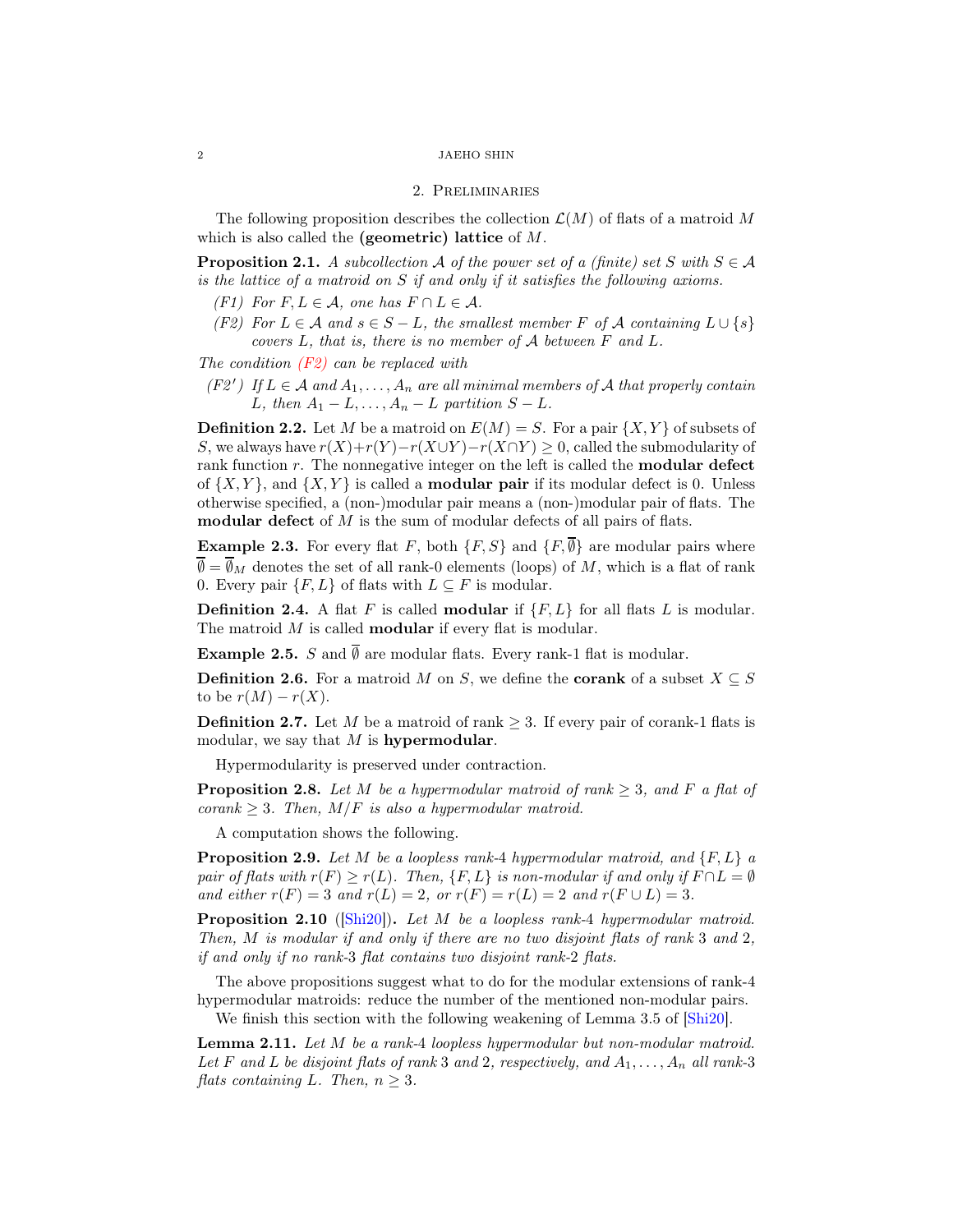#### 3. Crapo's Single-element Extensions

<span id="page-2-1"></span>In this section, we review Crapo's single-element extensions of matroids. Readers are referred to [\[Cra65,](#page-10-6) [Oxl11\]](#page-10-7) for further study.

**Definition 3.1.** A set M of flats of a matroid M is called a **modular cut** of M if  $M$  satisfies the following two conditions.

- (1) If  $L \in \mathcal{M}$ , then M contains all flats F of M with  $F \supset L$ .
- (2) If  $\{F, L\}$  is a modular pair in M, then M contains  $F \cap L$ .

The empty set is said to be the **empty** modular cut. The intersection of modular cuts is a modular cut.

Let T be a set of corank-2 flats of M. Let  $LS(\mathcal{T}) = LS_M(\mathcal{T})$  denote the smallest set of corank-1 flats such that  $\mathcal{T}' = \{F \cap L : F, L \in \text{LS}(\mathcal{T})\}$  contains  $\mathcal{T}$  and every corank-1 flat containing a corank-2 flat in  $\mathcal{T}'$  is a member of  $LS(\mathcal{T})$ . We call  $LS(\mathcal{T})$ the linear subclass generated by T, or simply a linear subclass. When  $\mathcal{T} = \emptyset$ , we have  $LS(\emptyset) = \emptyset$  which is called the **empty** linear subclass.

Let  $MC(\mathcal{T}) = MC_M(\mathcal{T})$  denote the union of  $\{E(M)\}\$ and the set of all flats F satisfying that every flat containing F is an intersection of members of  $LS(\mathcal{T})$ , or equivalently, all flats  $F$  such that every corank-1 flat containing  $F$  is a member of LS(T). We say that  $MC(\mathcal{T})$  is generated by LS(T).

## **Proposition 3.2.** This set  $MC(\mathcal{T})$  is a nonempty modular cut.

There is a one-to-one correspondence between linear subclasses and nonempty modular cuts where for a nonempty modular cut, the set of all corank-1 flats in it is its corresponding linear subclass. Note that the modular cut generated by the empty linear subclass is not  $\emptyset$  but  $\{E(M)\}.$ 

**Definition 3.3.** A matroid N on  $E(N) = E(M) \sqcup \{e\}$  is called a **single-element** extension of M if  $M = N|_{E(M)}$ .

<span id="page-2-0"></span>**Proposition 3.4.** For a modular cut  $M$  of a matroid  $M$ , there is a single-element extension N with  $E(N) = E(M) \sqcup \{e\}$ , which satisfies that for all  $X \subseteq E(N)$ 

$$
r_N(X) = \begin{cases} r_M(X - \{e\}) + 1 & \text{if } e \in X \text{ and } \overline{X - \{e\}} \notin \mathcal{M}, \\ r_M(X - \{e\}) & \text{otherwise,} \end{cases}
$$

where the closure operation is taken in  $M$ . To a same-rank single-element extension of M there corresponds a unique linear subclass of M, and vice versa.

*Notation* 3.5. The above single-element extension of M by M is denoted by  $M +_{\mathcal{M}}e$ .

Let  $M$  be a modular cut of a matroid M. If  $M$  is the collection of all flats that contain a flat  $F$ , it is called the **principal modular cut generated by**  $F$ . Then, M contains  $\overline{\emptyset}_M$  if and only if  $\mathcal{M} = \mathcal{L}(M)$ , that is,  $\mathcal{L}(M)$  is the principal modular cut generated by  $\overline{\emptyset}_M$ . We call M a **proper modular cut** if  $\overline{\emptyset}_M \notin \mathcal{M}$ .

More generally, the smallest modular cut containing a set  $\{F_1, \ldots, F_m\}$  of flats is called the **modular cut generated by**  $\{F_1, \ldots, F_m\}$ . Note that, then,  $MC(\mathcal{T})$ is the modular cut generated by  $\mathcal{T}$ .

Next, we list a few corollaries of Proposition [3.4](#page-2-0) which play a crucial role later in Section [5.](#page-5-0)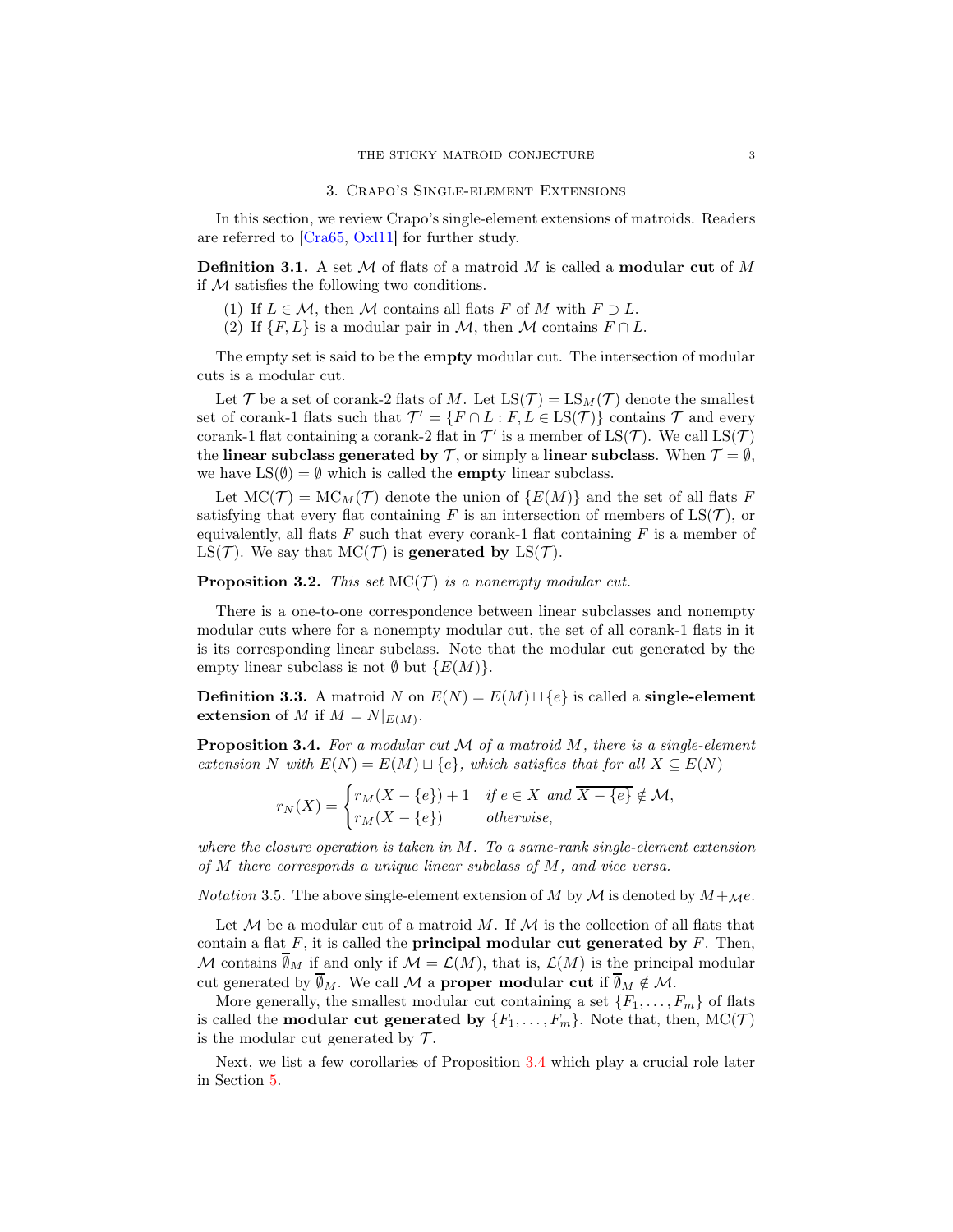<span id="page-3-5"></span><span id="page-3-3"></span>**Corollary 3.6.** For any modular cut M of M, let  $N = M +_{\mathcal{M}} e$ . Then, there is a rank preserving injection  $\varphi = \varphi_{\mathcal{M}}$  from  $\mathcal{L}(M)$  to  $\mathcal{L}(N)$ , which satisfies

$$
\varphi(L) = \begin{cases} L & \text{if } L \notin \mathcal{M}, \\ L \cup \{e\} & \text{if } L \in \mathcal{M}. \end{cases}
$$

Further,  $F \in \mathcal{L}(N)$  is not in the image of  $\varphi$  if and only if  $r_N(F) = r_M(F - \{e\}) + 1$ , if and only if  $F = L \cup \{e\}$  for a proper flat L that no member of M covers in  $\mathcal{L}(M)$ .

<span id="page-3-2"></span>**Corollary 3.7.** Let M be a modular cut of M with  $N = M +_{\mathcal{M}} e$ . Then,

- (1)  $\mathcal{M} = \emptyset$  if and only if  $r(N) = r(M) + 1$ ,
- (2)  $\overline{\emptyset}_M \in \mathcal{M}$  if and only if  $e \in \overline{\emptyset}_N$ .

<span id="page-3-4"></span>**Corollary 3.8.** Let  $M$  be the non-principal modular cut of  $M$  generated by a nonmodular pair  $\{F, L\}$ . Then, the modular defect of the pair  $\{\varphi(F), \varphi(L)\}\$  of  $M +_{\mathcal{M}} e$ is one less than that of the pair  $\{F, L\}$  of M.

# 4. Vámos Line Arrangement

**Subspaces of a matroid.** Let M be a matroid. A subspace of M is a matroid  $M/F$  for a flat F of M, denoted by  $\eta(M/F)$ . We write  $\eta(M) = M/\overline{\emptyset}$  by convention. We may omit  $\eta$  when no confusion occurs, for instance, when M is loopless.

The (subspace) dimension and the (subspace) codimension of  $\eta(M/F)$  in  $\eta(M)$  are  $r(M/F) - 1$  $r(M/F) - 1$  and  $r(F)$ , respectively.<sup>1</sup>

A subspace is called a point, a line, and a plane if its dimension is 0, 1, and 2, respectively, and called a hyperplane if its codimension is 1. In the same sense, we call  $\eta(M)$  a **combinatorial projective space** of dimension  $r(M) - 1$ .

If F and L are flats of M with  $L \subset F$ , we say  $M/L$  contains  $M/F$ , or  $M/F$  is contained in  $M/L$ , or  $M/F$  is lying on  $M/L$ . Indeed, if L is properly contained in F, the independent-set collection of  $M/L$  properly contains that of  $M/F$ , that is,  $L \subset F$  implies  $\mathcal{I}(M/L) \supset \mathcal{I}(M/F)$ .

The set of all subspaces of  $\eta(M)$  and the dual lattice of the geometric lattice of the loopless matroid  $M\backslash\overline{\emptyset}$  both are isomorphic as lattices.<sup>[2](#page-3-1)</sup> We say  $M/F$  and  $M/L$ meet in  $M/\overline{F \cup L}$ , or the intersection of  $M/F$  and  $M/L$  is  $M/\overline{F \cup L}$ .

Remark 4.1. In an ambient space  $\eta(M)$ , the existence of a line passing through two points fails, but the uniqueness of such a line holds.

The following simple statement is the matroidal version of **Bézout's theorem**.

**Proposition 4.2** (Bézout's theorem for matroids). For a matroid  $M$ , m subspaces  $M/F_1, \ldots, M/F_m$  meet at a point if and only if

$$
r(F_1 \cup \cdots \cup F_m) = r(M) - 1.
$$

<span id="page-3-0"></span><sup>&</sup>lt;sup>1</sup>The dimension of a nonempty matroid M is defined as  $r(M\setminus\overline{\emptyset}) - \kappa(M\setminus\overline{\emptyset})$  where  $\kappa$  denotes the number of connected components, [\[Shi19,](#page-10-8) Section 4]. In this paper, however, we only mean by dimension the subspace dimension.

<span id="page-3-1"></span><sup>2</sup>This poset duality naturally arises by identifying the set of defining equations of an intersection of hyperplanes in a projective space over a field, with a flat of the corresponding matroid, which is not just about inverting the partial order of a lattice, but has many practical advantages. One can perform geometry over the dual poset such as blowing-up, contracting, MMP and more. We refer readers to [\[Shi19,](#page-10-8) Section 4] for more about the theory of combinatorial hyperplane arrangements.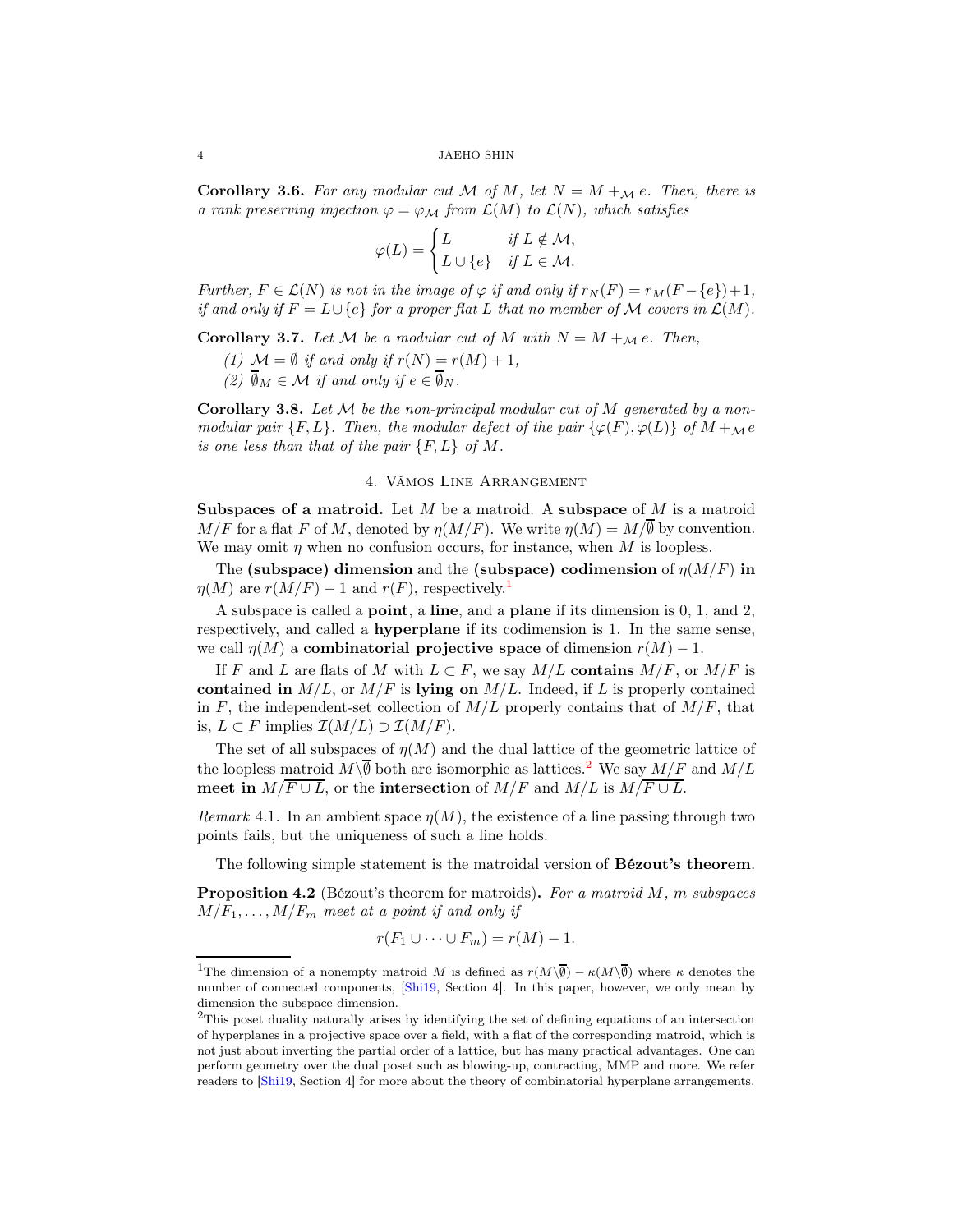<span id="page-4-4"></span>Vámos and Anti-Vámos Line Arrangements. Let M be a matroid of rank  $\geq 3$  and consider an arrangement of four lines for which no two of them are coplanar and no three of them meet at a point. Suppose that five pairs of those four lines have nonempty intersection. If the other pair also has nonempty intersection, we call such an arrangement of four lines an anti-Vámos line arrangement, see Figure [4.1.](#page-4-0) But, this is not true in general.



<span id="page-4-0"></span>Figure 4.1. An Anti-Vámos Line Arrangement

Indeed, let M be a Vámos matroid, which has rank 4, on  $[8] = \{1, \ldots, 8\}$  with  $T_0 = \{1, 2\}, T_1 = \{3, 4\}, L_0 = \{5, 6\}, \text{ and } L_1 = \{7, 8\} \text{ such that } T_0 \cup T_1 \text{ and } T_i \cup L_j$ with  $i, j \in \{1, 2\}$  are the five circuits of size 4 which are also rank-3 flats, then  $r(L_0 \cup L_1) = 4$ . Let  $t_i = M/T_i$  and  $l_i = M/L_i$  for  $i = 0, 1$ , then this arrangement of four lines  $\{t_0, t_1, l_0, l_1\}$  is a counterexample, see Figure [4.2.](#page-4-1) We call such an arrangement of four lines a Vámos line arrangement.<sup>[3](#page-4-2)</sup>



<span id="page-4-1"></span>Figure 4.2. A Vámos Line Arrangement

Thus, dealing with a quadruple of lines is a delicate task. But, a triple of lines conforms to our usual geometric sense.

<span id="page-4-3"></span>**Lemma 4.3.** Let  $M$  be a rank-4 matroid. Suppose  $M$  has three lines having empty intersection such that any two of them meet at a point.

- (1) If a plane contains two of those three lines, it also contains the other line.
- (2) If a plane contains a line of the three lines and the intersection point of the other two, it contains all three lines.

<span id="page-4-2"></span><sup>3</sup>For a rank-<sup>4</sup> matroid, the property of having no Vámos line arrangement is equivalent to the bundle condition of [\[BK88\]](#page-10-3).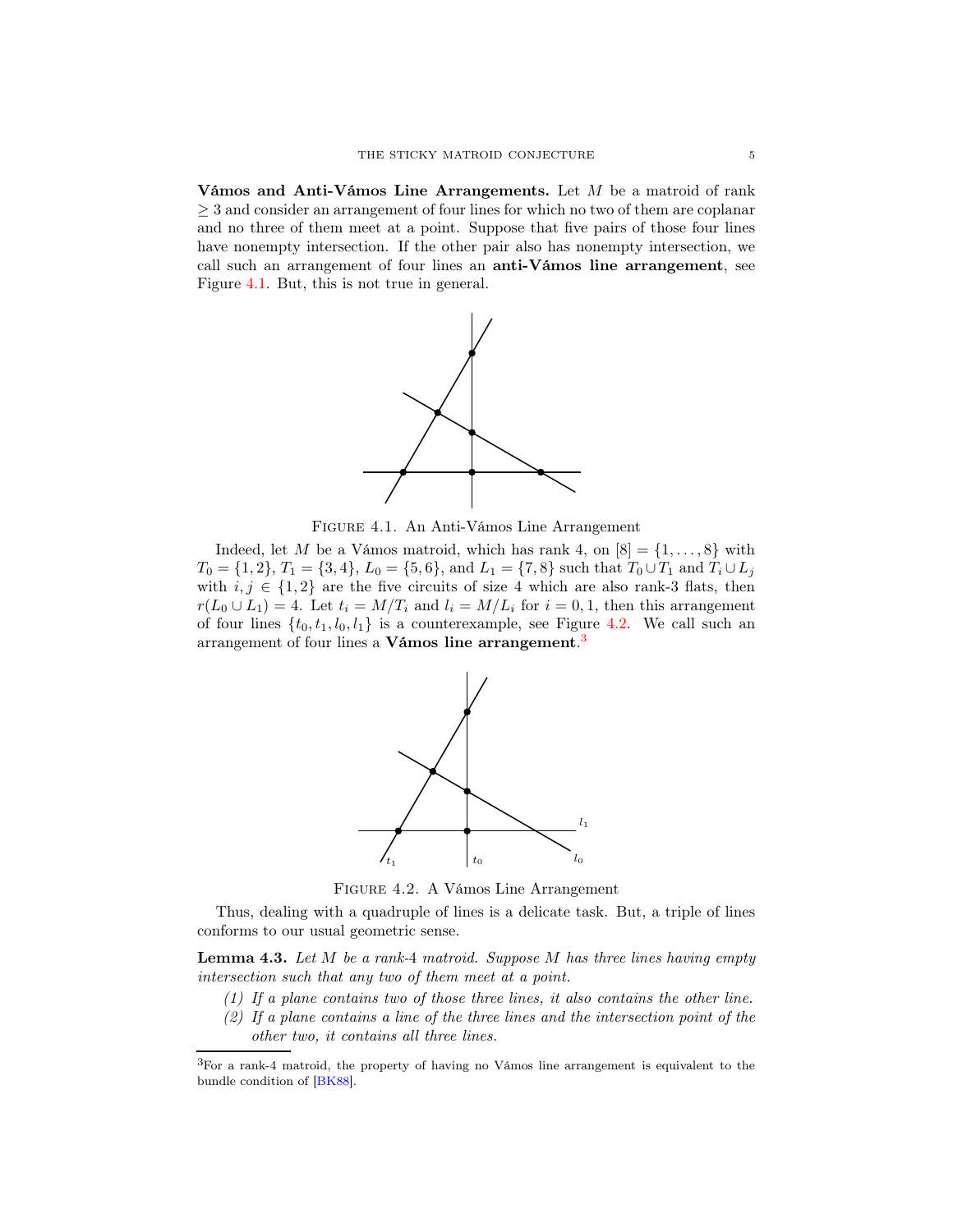### $6$  JAEHO SHIN

*Proof.* Let  $t_i = M/T_i$  for  $i = 1, 2, 3$  be those three lines where  $T_1, T_2, T_3$  are rank-2 flats of M with  $r(T_1 \cup T_2 \cup T_3) = 4$  and  $r(T_i \cup T_j) = 3$  for  $i \neq j$ .

(1) Suppose that  $t_1$  and  $t_2$  are contained in a plane H. Then,  $T_1 \cap T_2$  is a rank-1 flat and  $H = M/(T_1 \cap T_2)$ . Now,  $(T_1 \cap T_2) \cup T_3 = (T_1 \cup T_3) \cap (T_2 \cup T_3)$  has rank at least 2, and moreover at most 2 since by submodularity of rank function,

$$
r((T_1 \cup T_3) \cap (T_2 \cup T_3)) \le r(T_1 \cup T_3) + r(T_2 \cup T_3) - r(T_1 \cup T_2 \cup T_3) = 2.
$$

Therefore  $T_1 \cap T_2 \subset T_3$ , and the plane H contains the other line  $t_3$ .

(2) Suppose that a plane H contains  $M/T_1 \cup T_2$  and  $t_3$  without loss of generality, then  $\overline{T_1 \cup T_2} \cap T_3$  is a rank-1 flat and so  $H = M/(\overline{T_1 \cup T_2} \cap T_3)$ . For each  $i = 1, 2$ , we have  $T_i = \overline{T_1 \cup T_2} \cap \overline{T_3 \cup T_i}$  which contains  $\overline{T_1 \cup T_2} \cap T_3$ . Thus H contains both  $t_1$  and  $t_2$  as well as  $t_3$ .

## <span id="page-5-0"></span>5. Kantor's Conjecture and the Sticky Matroid Conjecture

Let M be a matroid of rank  $\geq 3$ . We may assume M is loopless for convenience. Note that extending the matroid M by adding an element that is not a coloop nor a loop is the same as adding a new hyperplane to  $M$ . If  $M$  is hypermodular, any two points of the  $(r(M) - 1)$ -dimensional projective space M lie on a (unique) line of  $M$ , and vice versa. Proposition  $2.10$  has the following translation.

**Proposition 5.1.** Let  $M$  be a hypermodular matroid of rank 4. Then,  $M$  is modular if and only if any point and line of  $M$  lie on a plane, if and only if any two lines intersecting at a point lie on a plane.

*Notation* 5.2. For  $X \subseteq \mathcal{L}(M)$ , we will say  $M/X$  with  $X \in \mathcal{X}$  is from  $\mathcal{X}$ .

Let  $M$  be a rank-4 loopless hypermodular matroid that is non-modular. Then, by Proposition [2.10,](#page-1-1) the matroid M has two disjoint flats  $F$  and  $L$  of rank 3 and 2, respectively, and  $\{F, L\}$  is a non-modular pair by Proposition [2.9.](#page-1-2) Let  $A_1, \ldots, A_n$ be all rank-3 flats containing L, then  $n \geq 3$  by Lemma [2.11,](#page-1-3) and

$$
\mathcal{T}_0 := \{ L \} \cup \{ F \cap A_i : i \in [n] \} \neq \emptyset
$$

is a set of corank-2 flats by hypermodularity of  $M$ ; see Figure [5.1](#page-5-1) for the lines  $M/L$ and  $M/(F \cap A_i)$  and their intersection points  $M/F$  and  $M/A_i$ . By [\(F2](#page-1-4)'), any two rank-2 flats  $F \cap A_i$  and  $F \cap A_j$  are disjoint and their union has rank  $r(F) = 3$ , and hence the pair of them is non-modular. Thus, the modular cut generated by  ${F, L}$ contains a non-modular pair of rank-2 flats.



<span id="page-5-1"></span>FIGURE 5.1. The Lines from  $\mathcal{T}_0$  and Their Intersection Points.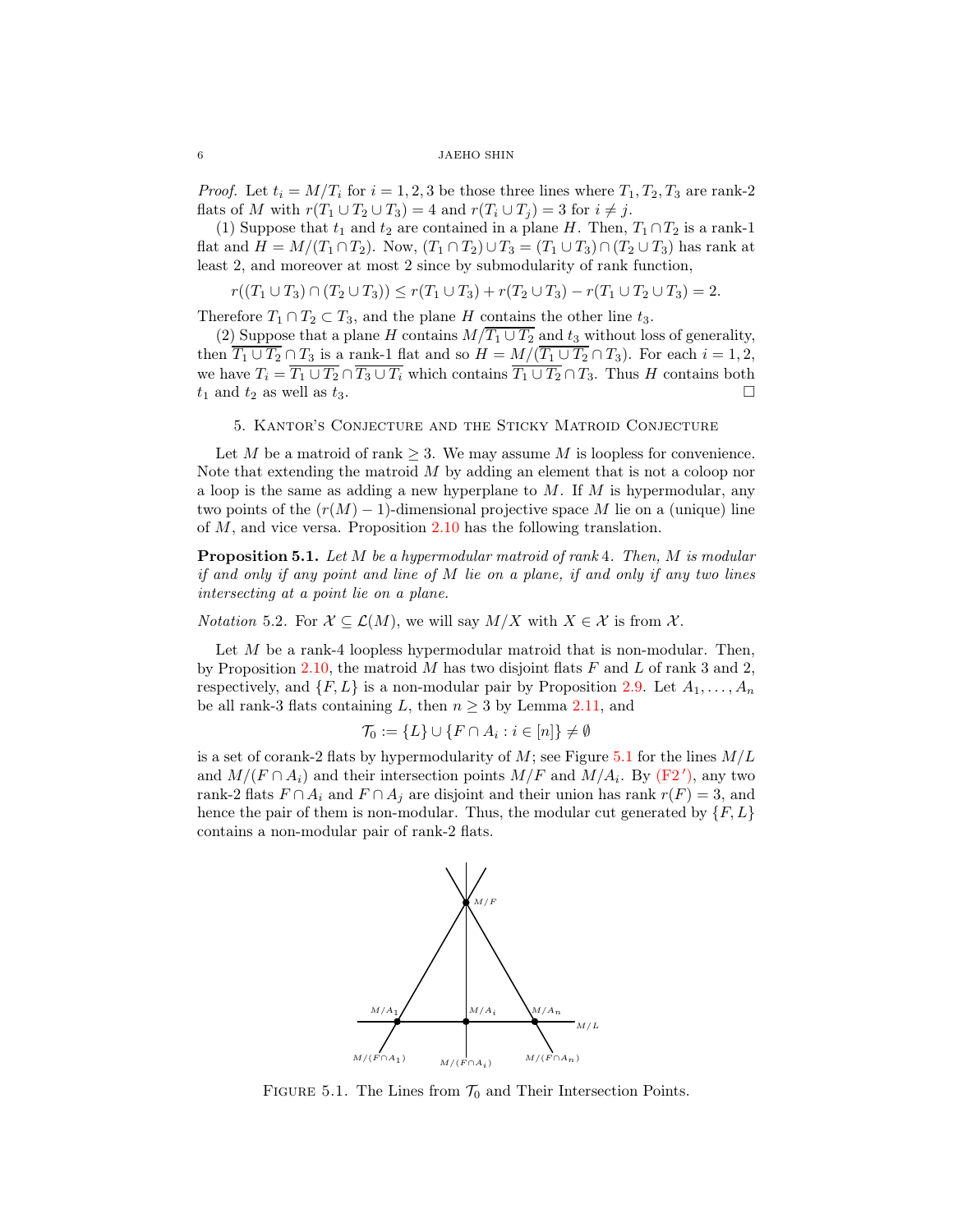Also, M has a non-modular pair  $\{T, T'\}$  of disjoint rank-2 flats with  $r(T \cup T') = 3$ by Propositions [2.10](#page-1-1) and [2.9.](#page-1-2) Let X and X' be rank-3 flats other than  $\overline{T \cup T'}$  that contain T and T', respectively. Then,  $X \cap X'$  is a rank-2 flat which is disjoint from  $\overline{T \cup T'}$  by Lemma [4.3,](#page-4-3) and  $\{\overline{T \cup T'}, X \cap X'\}$  is non-modular. Thus, the modular cut generated by  $\{T, T'\}$  contains a non-modular pair of flats of rank 3 and 2.

<span id="page-6-3"></span>Proposition 5.3. Let M be a rank-4 loopless hypermodular matroid that is nonmodular, and  $M$  be a modular cut. If  $M$  has a non-modular pair of rank-2 flats, it has a non-modular pair of flats of rank 3 and 2 such that both non-modular pairs generate the same modular cut, and vice versa.

*Proof.* Assume the above setting. Let  $\{T, T'\}$  be a non-modular pair of rank-2 flats of M. Then, all three rank-3 flats  $F := \overline{T \cup T'}$ , X and X' are contained in M because M is a modular cut, and  $L := X \cap X'$  is a rank-2 flat in M since  $\{X, X'\}$ is modular by hypermodularity of M. Thus,  $\{F, L\}$  is a non-modular pair of  $M$ , and by construction,  $\{F, L\}$  and  $\{T, T'\}$  generate the same modular cut.

Conversely, let  $\{F, L\}$  be a non-modular pair of M with  $r(F) = 3$  and  $r(L) = 2$ . Any two rank-3 flats  $A_i$  and  $A_j$  contain L and they are elements of M. So, two rank-2 flats  $T := F \cap A_i$  and  $T' := F \cap A_j$  are contained in M, and  $\{T, T'\}$  is a non-modular pair of M which generates the same modular cut as  $\{F, L\}.$ 

<span id="page-6-5"></span><span id="page-6-0"></span>Lemma 5.4. Let M be a rank-4 loopless hypermodular but non-modular matroid, and M a modular cut with a non-modular pair. The following are equivalent.

- <span id="page-6-4"></span> $(1)$  M is a proper modular cut.
- <span id="page-6-1"></span> $(2)$  M is a non-principal modular cut generated by any non-modular pair in it.
- <span id="page-6-2"></span>(3) M has no flat of rank  $\leq 1$ .
- (4) The set  $\mathcal T$  of rank-2 flats in  $\mathcal M$  is a partition of  $E(M)$ .

*Proof.* To show  $(1) \Rightarrow (3)$  $(1) \Rightarrow (3)$ , suppose the proper modular cut M has a rank-1 flat J. Let  $\{X, Y\}$  be a non-modular pair in M, then we have  $X \cap J = \emptyset$  or  $Y \cap J = \emptyset$ , and therefore  $\emptyset \in \mathcal{M}$  since J is a modular flat, which is a contradiction. Hence,  $\mathcal{M}$ has no flat of rank  $\leq 1$ . Since  $(3) \Rightarrow (1)$  $(3) \Rightarrow (1)$  is obvious, we have  $(1) \Leftrightarrow (3)$  $(1) \Leftrightarrow (3)$ .

Suppose [\(4\)](#page-6-2). By hypermodularity of M, every flat of rank  $\leq 1$  is the intersection of two rank-2 flats. If J is a rank-1 flat in  $M$ , since  $M$  is a modular cut, J is the intersection of two rank-2 flats in  $\mathcal M$  which is  $\emptyset$ , a contradiction. So, there is no rank-1 flat in  $\mathcal M$  and  $\emptyset \notin \mathcal M$ , and hence [\(3\)](#page-6-1).

Suppose  $(3)$ . Any two rank-2 flats in M are disjoint. By Proposition [5.3,](#page-6-3) we may assume that M has a non-modular pair  $\{F, L\}$  with  $r(F) = 3$  and  $r(L) = 2$ , and assume the setting of Figure [5.1,](#page-5-1) then  $E(M)$  is partitioned into  $L, A_1-L, \ldots, A_n-L$ by [\(F2](#page-1-4)'). Also, F is partitioned into rank-2 flats  $F \cap A_1, \ldots, F \cap A_n$ . Similarly, for any two  $i, j \in [n]$ , the pair  $\{A_i, F \cap A_j\}$  is a non-modular pair by Lemma [4.3](#page-4-3) and  $A_i$  is partitioned into rank-2 flats  $A_i \cap A'_1, \ldots, A_i \cap A'_{n'}$  where  $A'_1, \ldots, A'_{n'}$  are all rank-3 flats that contain  $F \cap A_j$ . These rank-2 flats are flats in M. Thus,  $E(M)$  is partitioned into rank-2 flats in  $\mathcal{M}$ , and  $(3) \Leftrightarrow (4)$  $(3) \Leftrightarrow (4)$  is proved.

To show  $(1) \Rightarrow (2)$  $(1) \Rightarrow (2)$ , suppose M is proper. Since M has at least two rank-2 flats and no flat of rank  $\leq 1$  by [\(3\)](#page-6-1), M is a non-principal modular cut. Let  $\mathcal{M}'$  be the modular cut generated by the above non-modular pair  $\{F, L\}$ , and  $\mathcal{T}'$  be the set of rank-2 flats in  $\mathcal{M}'$ , then  $\mathcal{T}' \subseteq \mathcal{T}$ . But, both  $\mathcal{T}'$  and  $\mathcal{T}$  are partitions of  $E(M)$  by [\(4\)](#page-6-2) which implies  $\mathcal{T}' = \mathcal{T}$ . Therefore,  $\mathcal{M}' = \text{MC}(\mathcal{T}') = \text{MC}(\mathcal{T}) = \mathcal{M}$  and  $\{F, L\}$ generates  $M$ . Thus, any non-modular pair in  $M$  generates it by Proposition [5.3.](#page-6-3)

Now,  $(2) \Rightarrow (1)$  $(2) \Rightarrow (1)$  is obvious, and  $(1) \Leftrightarrow (2)$  $(1) \Leftrightarrow (2)$  is proved. The proof is complete.  $\Box$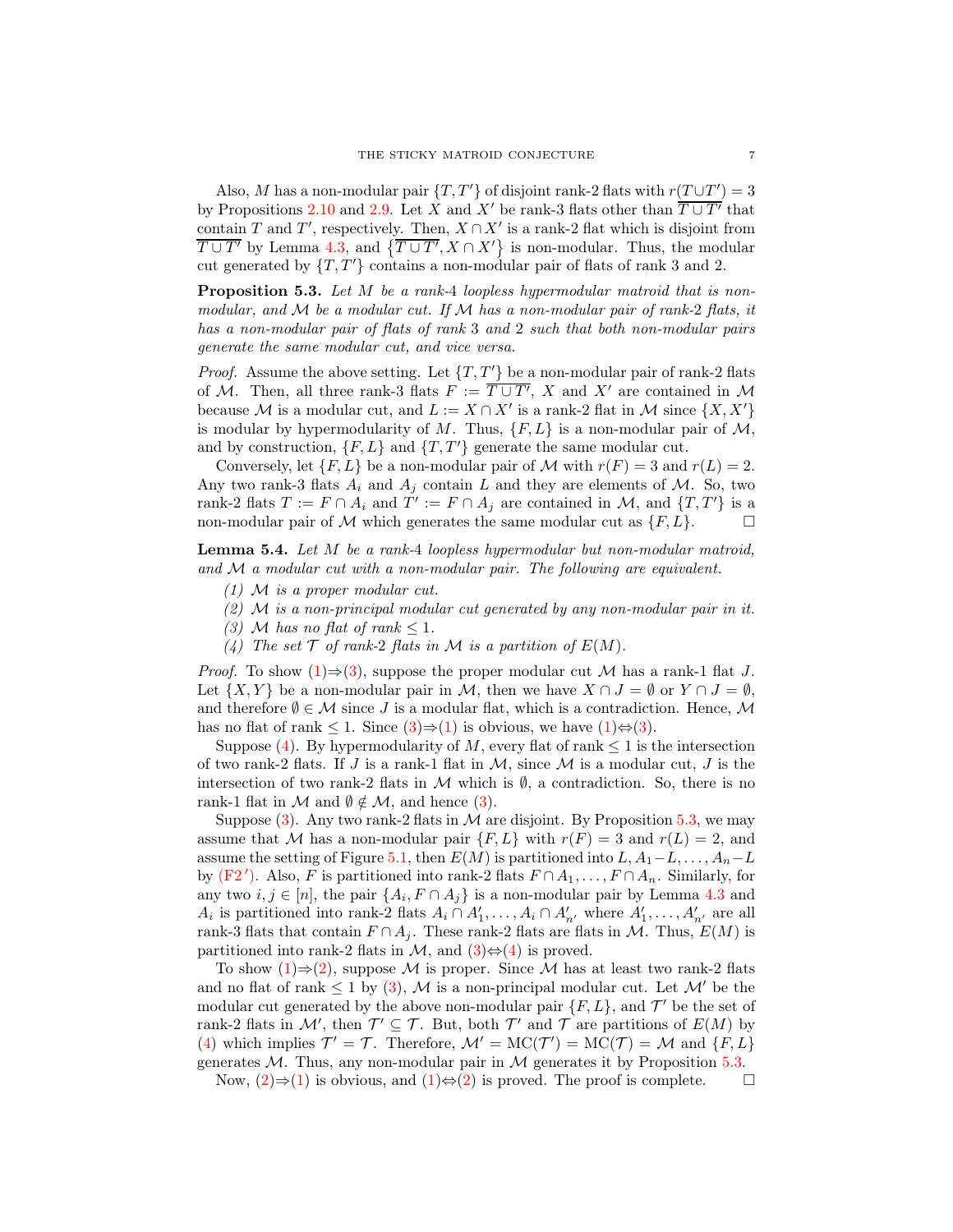#### 8 JAEHO SHIN

<span id="page-7-0"></span>Corollary 5.5. Let M be a rank-4 loopless hypermodular but non-modular matroid. Then, every non-principal modular cut is generated by a non-modular pair.

*Proof.* Let  $M$  be a non-principal modular cut, then it has a non-modular pair of rank-2 flats. This pair generates  $M$  by Lemma [5.4.](#page-6-5)

<span id="page-7-2"></span>Lemma 5.6. Let M be a rank-4 loopless hypermodular but non-modular matroid, and  $M$  be a modular cut generated by a non-modular pair. Then,  $M$  is a proper modular cut if and only if  $M$  has no Vámos line arrangement, that is, there are no four lines from M that form a Vámos line arrangement.

*Proof.* Suppose  $M$  is a proper modular cut. If  $M$  has a Vámos line arrangement, say  $\{M/T_0, M/T_1, M/L_0, M/L_1\}$  with  $r(L_0 \cup L_1) = 4$ , then  $\{L_0, L_1\}$  is a modular pair and  $\emptyset = L_0 \cap L_1 \in \mathcal{M}$ , a contradiction. So, M has no Vámos line arrangement.

Conversely, suppose  $\mathcal M$  has no Vámos line arrangement. We may assume  $\mathcal M$  is generated by a non-modular pair  $\{F, L\}$  with  $r(F) = 3$  and  $r(L) = 2$  and assume the setting of Figure [5.1.](#page-5-1) By hypermodularity of  $M$ , any two points from  $M$  are connected by a line of M, which is a line from  $M$  since  $M$  is a modular cut. For  $i = 1, 2, \ldots$  let  $\{M/T : T \in \mathcal{T}_i\}$  be the set of all lines connecting two distinct points on the lines of  $\{M/T : T \in \mathcal{T}_{i-1}\}.$  Then, we obtain an ascending chain of sets

$$
\mathcal{T}_0\subset \mathcal{T}_1\subset \mathcal{T}_2\subset \cdots
$$

which stabilizes with  $\mathcal{T} = \mathcal{T}_i$  for some i where  $\mathcal{T}$  is the set of all rank-2 flats in M and  $\mathcal{M} = \text{MC}(\mathcal{T}) = \text{MC}(\mathcal{T}_0)$ .

We show  $\mathcal{T} = \mathcal{T}_1$ . Let  $M/T$  be any line from  $\mathcal{T}_1 - \mathcal{T}_0$ , then it intersects  $M/L$ . Indeed, suppose not, then  $M/T$  intersects at least two lines from  $\mathcal{T}_0$  other than  $M/L$ , and these two lines plus  $M/T$  and  $M/L$  form an Anti-Vámos line arrangement, and  $M/T$  and  $M/L$  meet at a point, a contradiction. Similarly,  $M/T$  intersects every line from  $\mathcal{T}_0$ , and further two lines from  $\mathcal{T}_1$  intersect at a point on a line from  $\mathcal{T}_0$ . This implies that all points on lines from  $\mathcal{T}_1$  are points on lines from  $\mathcal{T}_0$ , and  $\mathcal{T} = \mathcal{T}_1$ .

Then, for any pair  $\{T, T'\}$  of two rank-2 flats in  $\mathcal{T}$ , the flat  $\overline{T \cup T'}$  is a rank-3 flat in M, and  $T \cap T' = \emptyset$  by Lemma [4.3.](#page-4-3) Thus,  $\mathcal T$  is a disjoint collection, and M has no flat of rank  $\leq 1$ . Therefore M is a proper modular cut by Lemma [5.4.](#page-6-5)  $\Box$ 

<span id="page-7-3"></span>Lemma 5.7. Let M be a rank-4 loopless hypermodular matroid that is non-modular, and M a non-principal modular cut. Then,  $M +_{\mathcal{M}} e$  is a rank-4 loopless hypermodular matroid whose modular defect is less than that of M, and

<span id="page-7-1"></span>(5.1) 
$$
\mathcal{L}(M +_{\mathcal{M}} e) = \varphi(\mathcal{L}(M)) \sqcup \{e\}.
$$

*Proof.* By Corollary [3.7,](#page-3-2)  $M +_{\mathcal{M}} e$  is a rank-4 loopless matroid. By Corollary [5.5,](#page-7-0) the non-principal modular cut  $\mathcal M$  is generated by a non-modular pair.

Then,  $\emptyset$  is only proper flat that no member of M covers in  $\mathcal{L}(M)$ . Indeed, every rank-1 flat is covered by some rank-2 flat in the set  $\mathcal T$  of rank-2 flats in  $\mathcal M$  since  $\mathcal T$ is a partition of  $E(M)$  by Lemma [5.4.](#page-6-5) Every rank-2 flat in  $\mathcal T$  is covered by a rank-3 flat in M since M is a modular cut, and every rank-2 flat not in  $\mathcal T$  intersects two rank-2 flats  $T, T' \in \mathcal{T}$  and is covered by a rank-3 flat  $\overline{T \cup T'} \in \mathcal{M}$ . Every rank-3 flat is covered by  $E(M) \in \mathcal{M}$ . Hence, we have [\(5.1\)](#page-7-1) by Corollary [3.6.](#page-3-3)

Then, the lattice structures of  $\mathcal{L}(M +_{\mathcal{M}} e)$  and  $\mathcal{L}(M)$  restricted to the elements of rank  $\geq 2$  are the same, which implies that  $M +_{\mathcal{M}} e$  is also hypermodular. By Corollary [3.8,](#page-3-4) the modular defect of  $M +_{\mathcal{M}} e$  is less than that of M.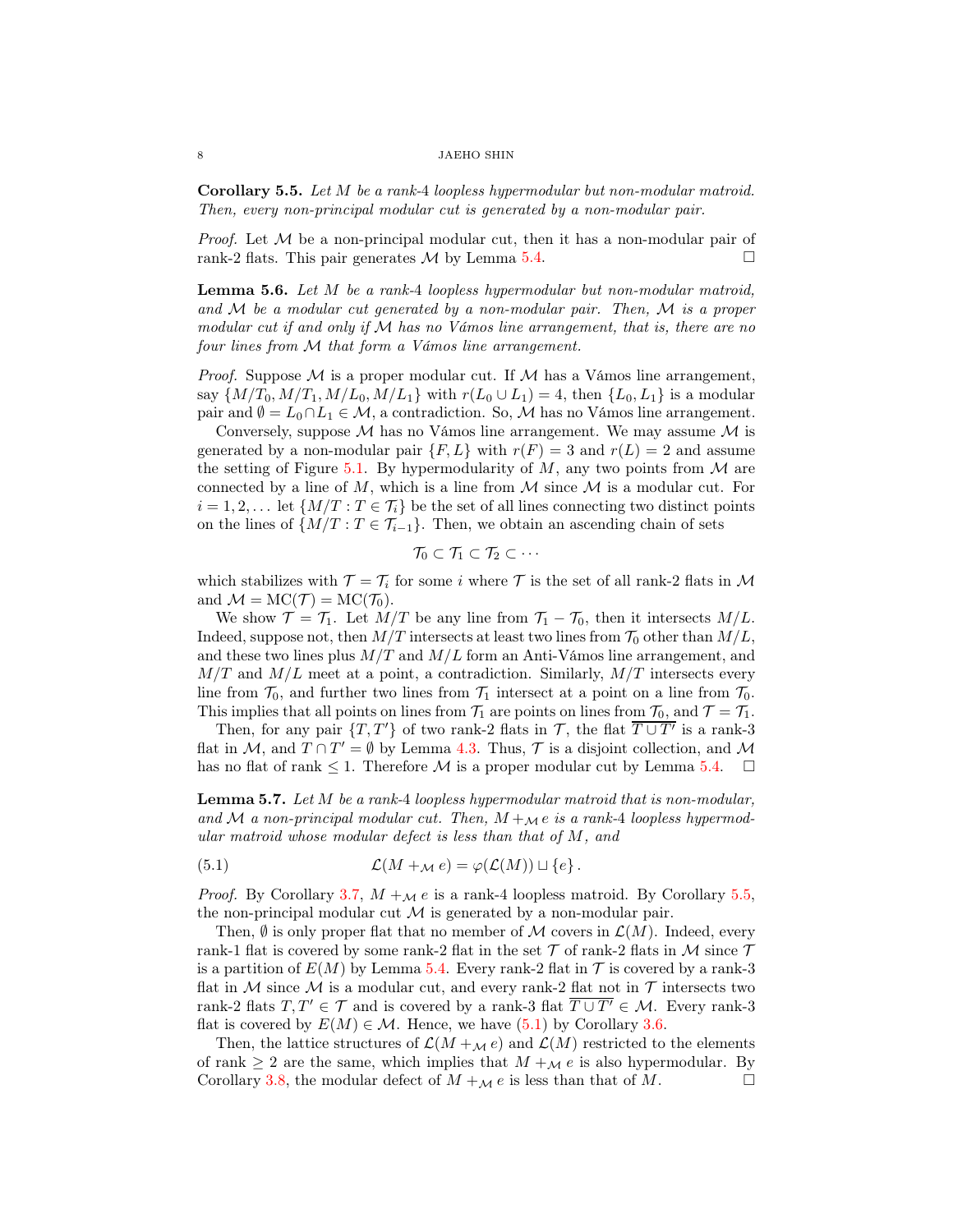<span id="page-8-1"></span>Theorem 5.8. Every rank-4 hypermodular loopless matroid M having no Vámos line arrangement is a restriction of a rank-4 modular loopless matroid  $\tilde{M}$  with  $|E(\tilde{M})| - |E(M)|$  being the number of non-principal modular cuts of M.

*Proof.* If M is modular, nothing to prove. So, we may assume M is non-modular. By assumption, every modular cut generated by a non-modular pair has no Vámos line arrangement and is proper and non-principal by Lemmas [5.6](#page-7-2) and [5.4.](#page-6-5) Thus, a modular cut of  $M$  is non-principal if and only if it is generated by a non-modular pair by Corollary [5.5.](#page-7-0)

Let  $M_0 := M$ . By Proposition [2.10,](#page-1-1) there is a non-principal modular cut  $\mathcal{M}_0$ and by Lemma [5.7,](#page-7-3) the extension  $M_1 := M_0 +_{\mathcal{M}_0} e_1$  is a rank-4 hypermodular loopless matroid whose modular defect is less than that of  $M$ , which has no Vámos line arrangement. So, we can repeat this extension process and obtain a sequence of rank-4 hypermodular loopless matroids  $M_i$  for  $i = 1, 2, \ldots$  with non-principal modular cuts  $\mathcal{M}_{i-1}$  of  $M_{i-1}$  such that

$$
M_i = M_{i-1} + \mathcal{M}_{i-1} e_i.
$$

The sequence of modular defects of  $M_i$  for  $i = 1, 2, \ldots$  is a strictly decreasing sequence of nonnegative integers, and hence the extension process must terminate. Let M be the terminal matroid, then M is a rank-4 loopless matroid which is a modular extension of M since its modular defect is 0.

In each intermediate matroid  $M_{i-1}$ , let  $\{X, Y\}$  be a non-modular pair of  $M_{i-1}$ , then its modular defect does not exceed 1 because  $M_{i-1}$  is a hypermodular matroid of rank 4. By Corollaries [3.8](#page-3-4) and [3.6,](#page-3-3) the pair  $\{\varphi_{\mathcal{M}_{i-1}}(X), \varphi_{\mathcal{M}_{i-1}}(Y)\}\$  of  $M_i$  is modular if  $X, Y \in \mathcal{M}_{i-1}$ , and non-modular otherwise. By [\(5.1\)](#page-7-1), every non-modular pair of  $M_i$  is the image of a non-modular pair of  $M_{i-1}$  via  $\varphi_{\mathcal{M}_{i-1}}$  and that of M via  $\varphi_{\mathcal{M}_{i-1}} \circ \cdots \circ \varphi_{\mathcal{M}_0}$ . Then, every non-principal modular cut of  $M_i$  is the image of a non-principal modular cut of M via  $\varphi_{\mathcal{M}_{i-1}} \circ \cdots \circ \varphi_{\mathcal{M}_0}$ , which implies that  $|E(M)| - |E(M)|$  is the number of non-principal modular cuts of M.

Every rank-3 matroid satisfies the property of having no Vámos line arrangement. For rank-4 matroids, that property no longer holds, but hypermodularity prevents the presence of Vámos line arrangement.

### <span id="page-8-0"></span>Lemma 5.9. Every rank-4 hypermodular matroid has no Vámos line arrangement.

*Proof.* Let M be a rank-4 hypermodular matroid. We may assume M is loopless. To prove by contradiction, suppose M has a Vámos line arrangement, say  $\{t_0, t_1, l_0, l_1\}$ of Figure [4.2.](#page-4-1) Let  $P_0$  be the intersection point of  $t_1$  and  $l_1$ , see Figure [5.2.](#page-9-0)

There are two planes  $H_1$  and  $H_2$  containing  $l_1$  which do not contain  $l_0$  by Lemma [4.3.](#page-4-3) By Bézout's theorem, they intersect  $l_0$  at two distinct points, each of which is connected to the point  $P_0$  by a line due to hypermodularity of M; let  $l_2$  and  $l_3$  be these connecting lines contained in  $H_2$  and  $H_1$ , respectively. Similarly, let  $Y_1$  and  $Y_2$  be two planes containing  $l_0$ , then they intersect  $l_1$  at two distinct points. Thus, we have four points, six lines connecting two of them, and four planes whose union contains a "tetrahedron".

Let  $H_3 \neq H_1$  be another plane containing  $l_3$ , then it does not contain  $l_2$  by Lemma  $4.3$ . Similarly,  $H_3$  contains a line neither of the Vámos line arrangement nor of the "tetrahedron". We may write  $H_3 = \eta(M')$  with  $M' = M/\overline{\{h\}}$  for some  $h \in E(M)$  where  $\overline{\{h\}}$  is a rank-1 flat of M, and M' is a rank-3 loopless matroid which is hypermodular by Proposition [2.8.](#page-1-5)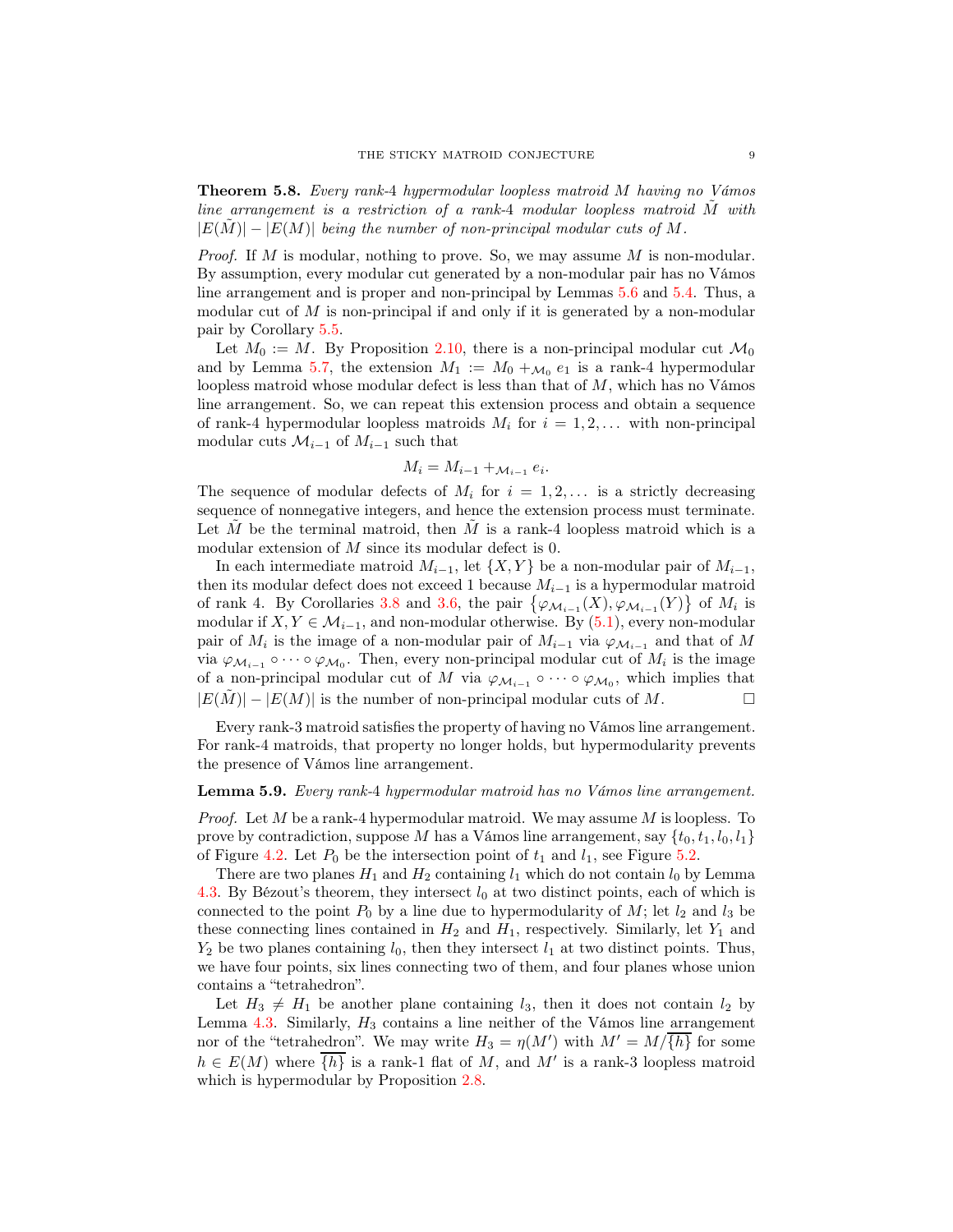<span id="page-9-3"></span>10 JAEHO SHIN

By contracting M over  $\overline{\{h\}}$ , the four planes  $H_1, H_2, Y_1$ , and  $Y_2$  of M that contain four "facets" of the "tetrahedron" are transformed into four lines of  $M'$ , see Figure [5.3,](#page-9-1) while two lines  $H_1 \cap Y_1$  and  $H_2 \cap Y_2$  of M are transformed into two points of  $M'$ . These two points are connected by a line of  $M'$  by hypermodularity of  $M'$ , which implies that the two lines  $H_1 \cap Y_1$  and  $H_2 \cap Y_2$  of M are contained in a plane of  $M$ , a contradiction. Thus, we conclude that  $M$  has no Vámos line arrangement. The proof is complete.



FIGURE 5.2. Hypermodularity with the Vámos Line Arrangement.

<span id="page-9-0"></span>

<span id="page-9-1"></span>FIGURE 5.3. An Anti-Vámos Line Arrangement in the Plane  $H_3$ .

## Conclusion.

## <span id="page-9-2"></span>Theorem 5.10. Kantor's conjecture holds in rank 4.

Proof. Let M be an arbitrary rank-4 hypermodular matroid. The loopless matroid  $M\setminus\overline{\emptyset}_M = M/\overline{\emptyset}_M$  is also a rank-4 hypermodular matroid, and has no Vámos line arrangement by Lemma [5.9,](#page-8-0) and hence is a restriction of a rank-4 modular loopless matroid, say N, by Theorem [5.8.](#page-8-1) Then,  $N \oplus \overline{\emptyset}_M$  is a rank-4 modular matroid whose restriction to  $E(M)$  is M, and the proof is done.

Theorem 5.11. Both the sticky matroid conjecture and Kantor's conjecture hold.

Proof. Theorem [5.10](#page-9-2) implies that the sticky matroid conjecture holds [\[BK88,](#page-10-3) [Bon11\]](#page-10-1). Now that the sticky matroid conjecture and Kantor's conjecture both are equivalent [\[HW19\]](#page-10-4), it follows that the whole Kantor's conjecture holds.